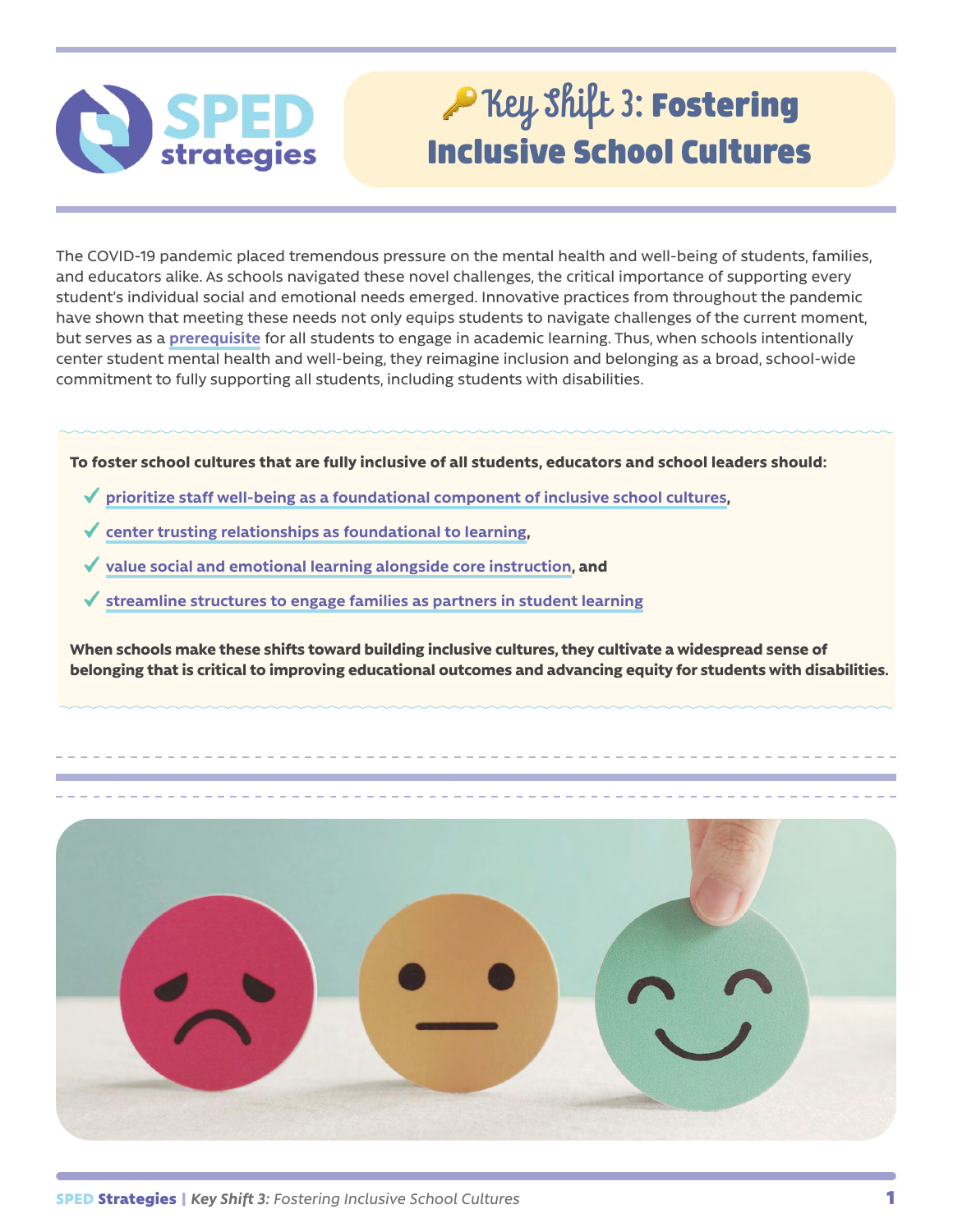# <span id="page-1-0"></span>A Key Shift 1: Prioritize staff well-being as a foundational component of inclusive school cultures.

**The extreme conditions of education during the pandemic placed enormous, new stress on school leaders and educators, as well as on students. As a result, both staff morale and retention have rapidly declined. Before schools can effectively cement cultures of inclusion and belonging for all students, school leaders must first ensure that staff–especially those who work with students with disabilities–feel valued and supported in their work.** 

### School Leaders should:

- Equip educators with resources and support for meeting the social-emotional needs of students across learning environments. For example, create a survey for educators to measure students' sense of belonging within their classrooms, rather than asking each educator to develop surveys themselves.
- When using flexible **[staffing models that plug in staff to support students](https://www.edweek.org/leadership/how-schools-can-redeploy-teachers-in-creative-ways-during-covid-19/2020/08)**, work collaboratively with educators to design schedules that are responsive to their needs as well as to the needs of students. For example, schools are experimenting with flexible start and end times for teachers that allow them to shift their working hours earlier or later so they can balance personal responsibilities.
- Collect regular feedback from staff on well-being and use this data to make improvements to educators' experiences. For example, a recent staff survey suggests teachers are being forced to spend after-school and weekend time planning for personalized learning approaches. School leaders should support teachers in using resources for individualized instruction within high-quality instructional materials, rather than creating resources from scratch, and reexamine planning time to ensure teachers can use it to focus on the most imperative planning tasks.

### Why It Matters

Inclusive school cultures that meet the needs of all students require teachers to work in new, challenging ways. In this context, it is critical that educators are fully supported by school leaders so that they can effectively support the learning needs of their students. This holistic view of support is foundational to inclusive school cultures in which students and staff alike can succeed.

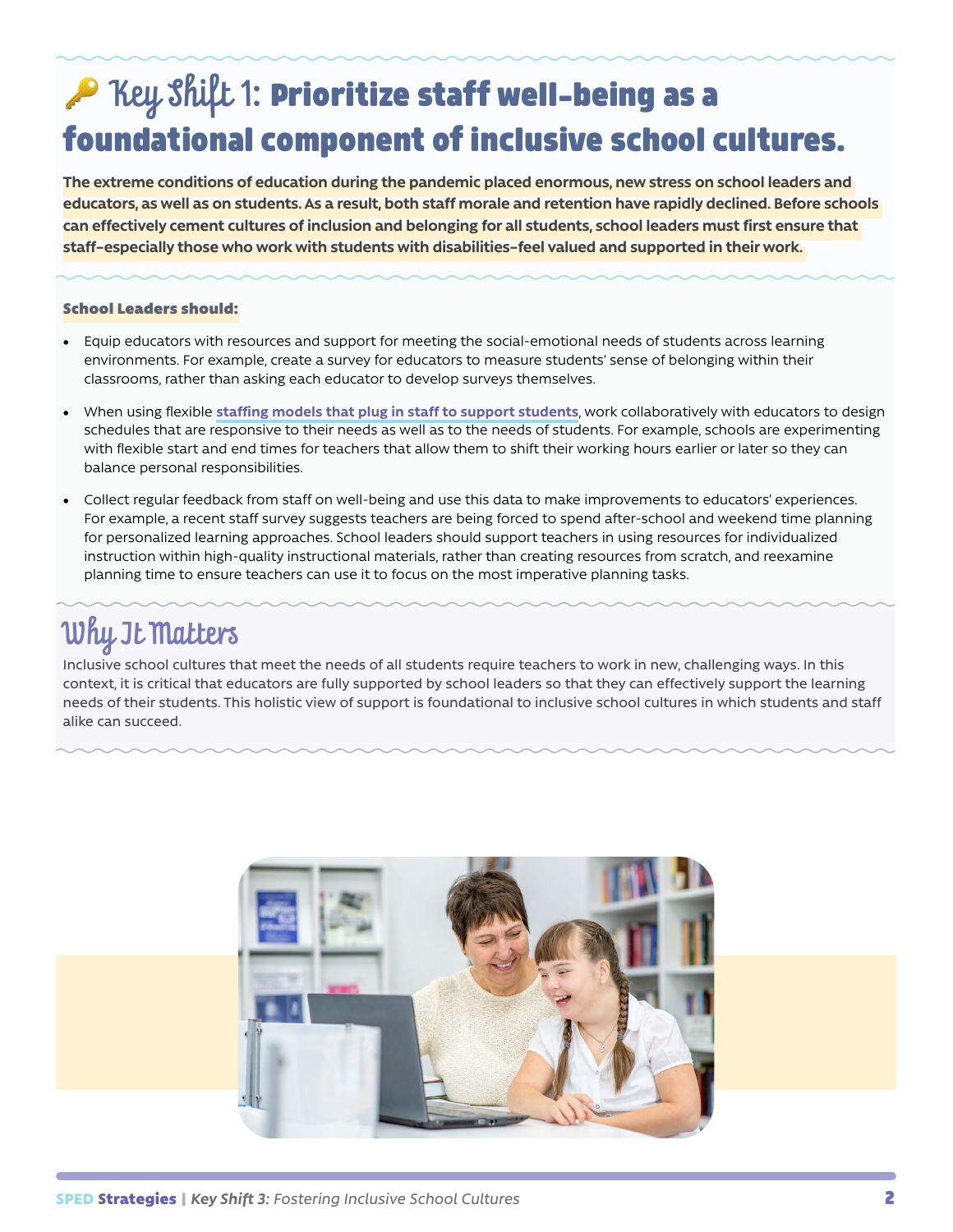## Rey Shift 2: Center trusting relationships as foundational to learning.

**In the absence of school-based connections for students with disabilities during the pandemic, educators thought strategically about building relationships grounded in trust and understanding that would carry across learning environments. Building on these approaches, educators and school leaders can purposefully plan for these relationships to streamline past practice and build a critical foundation for student learning.**

### School Leaders should:

- Redesign educator student-facing time and provide resources for personal teacher-student and studentstudent engagement. For example, support teachers on lunch duty in overseeing lunch buddy programs, or help educators structure time for one-on-one student-teacher check-ins within a **[station teaching model](https://edu240coteaching.wordpress.com/what-does-co-teaching-look-like/)**.
- Encourage educators and related service providers to collectively build relationships with students by scheduling time for service providers to join classes, whether in-person or virtually, and collaborate with teachers to build supportive relationships with students.
- Streamline school-wide methods to collect feedback on students' sense of belonging, and use these data to adjust current practices or develop new routines to foster inclusion. For example, a leader might develop schoolwide classroom entrance routines based on monthly survey data that diverse learners feel excluded when entering classrooms.

#### <span id="page-2-0"></span>Educators should:

- Use existing classroom schedules and structures to provide opportunities for social engagement and trustbuilding with students such as activities like morning meetings, community circles, or lunch buddies.
- Embed **[relationship-building activities into instruction](https://www.edutopia.org/article/simple-relationship-building-strategies)** to build social relationships with students while delivering core content.
- Normalize regularly collecting and acting on feedback on students' socioemotional experiences, using either hightech (ex. Zoom polls, surveys in Canvas) or low-tech (ex. Paper surveys as exit tickets) options.

### Why It Matters

The COVID-19 pandemic has made it abundantly clear that meaningful connection is critical for student success: trusting relationships with educators and school leaders form the foundation for students to engage in learning. When educators and school leaders explicitly plan for and measure student belonging, they make clear the value of student experience and connection. This novel focus on relationships redefines inclusion from academic participation into a deeper sense of valuing the belonging of all students, which is critical to equitable outcomes for students with disabilities.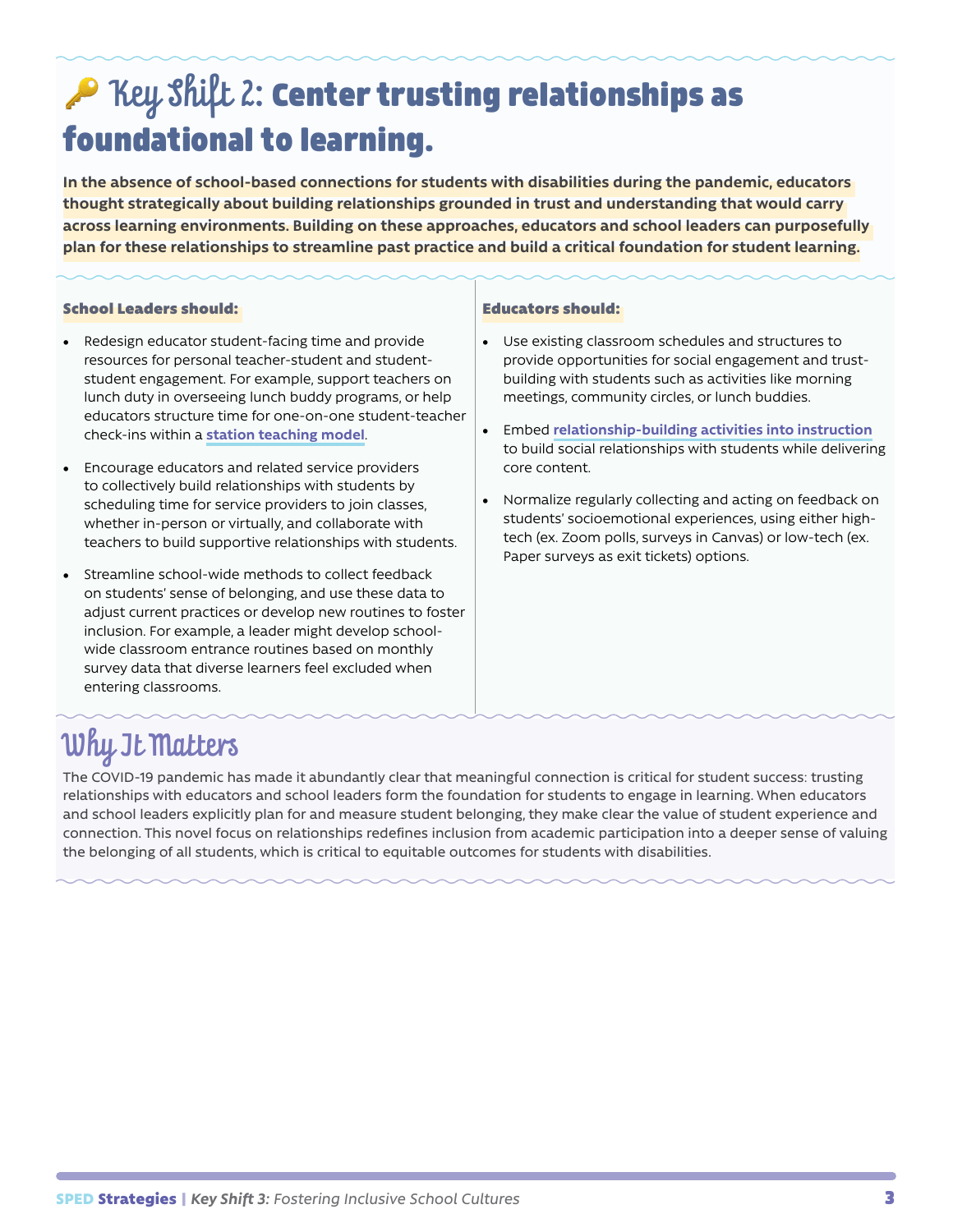## AP Key Shift 3: Value social and emotional learning alongside core instruction.

**The pandemic bore new social and emotional challenges for students, especially for students with disabilities, while also illuminating and exacerbating existing challenges. While many schools implemented SEL before and during the pandemic, SEL often functioned separately from core instruction, placing additional, disjoined demands on educators and students alike. Moving forward, educators and school leaders can legitimize SEL's importance and impact by systematizing implementation in alignment with core instruction.** 

#### School Leaders should:

- Select high-quality SEL curricula for schoolwide use (ex. **[Second Step](https://www.secondstep.org/)**), and provide professional development to all educators on how to utilize resources for digital learning and individualized support within the curricula.
- Include measures of socioemotional learning alongside academic evaluations (ex. walk-throughs and observations) and count socioemotional learning as a core indicator of student and school-wide success.
- Guide IEP teams to routinely include a review of SEL needs as part of the annual IEP team meeting, and bring in additional expertise (e.g. counselors, school psychologist) and/or data to make well-informed decisions on emerging student needs. If the IEP team develops SEL goal(s), provide support to reach them, in alignment with other instructional goals.

#### <span id="page-3-0"></span>Educators should:

- Within SEL instruction, provide individualized support to students to meet specific needs by **[leveraging resources](https://www.commonsense.org/education/articles/personalized-learning-and-sel-why-meeting-students-where-they-are-matters)  [for personalized learning within SEL materials.](https://www.commonsense.org/education/articles/personalized-learning-and-sel-why-meeting-students-where-they-are-matters)**
- Build in opportunities for students to practice SEL skills within the delivery of individualized support. For example, if a student is frustrated with reading because of foundational learning gaps, support them to identify and express their emotions while also providing additional instructional resources or related services support.

### Why It Matters

The challenges of the pandemic have made social and emotional skills critical for student success. When schools align SEL to core instruction and personalize delivery to meet specific student needs, they ensure that all students, including those with disabilities, can learn these crucial skills. This unprecedented level of equity and inclusion within SEL ensures all students are supported in successful learning.